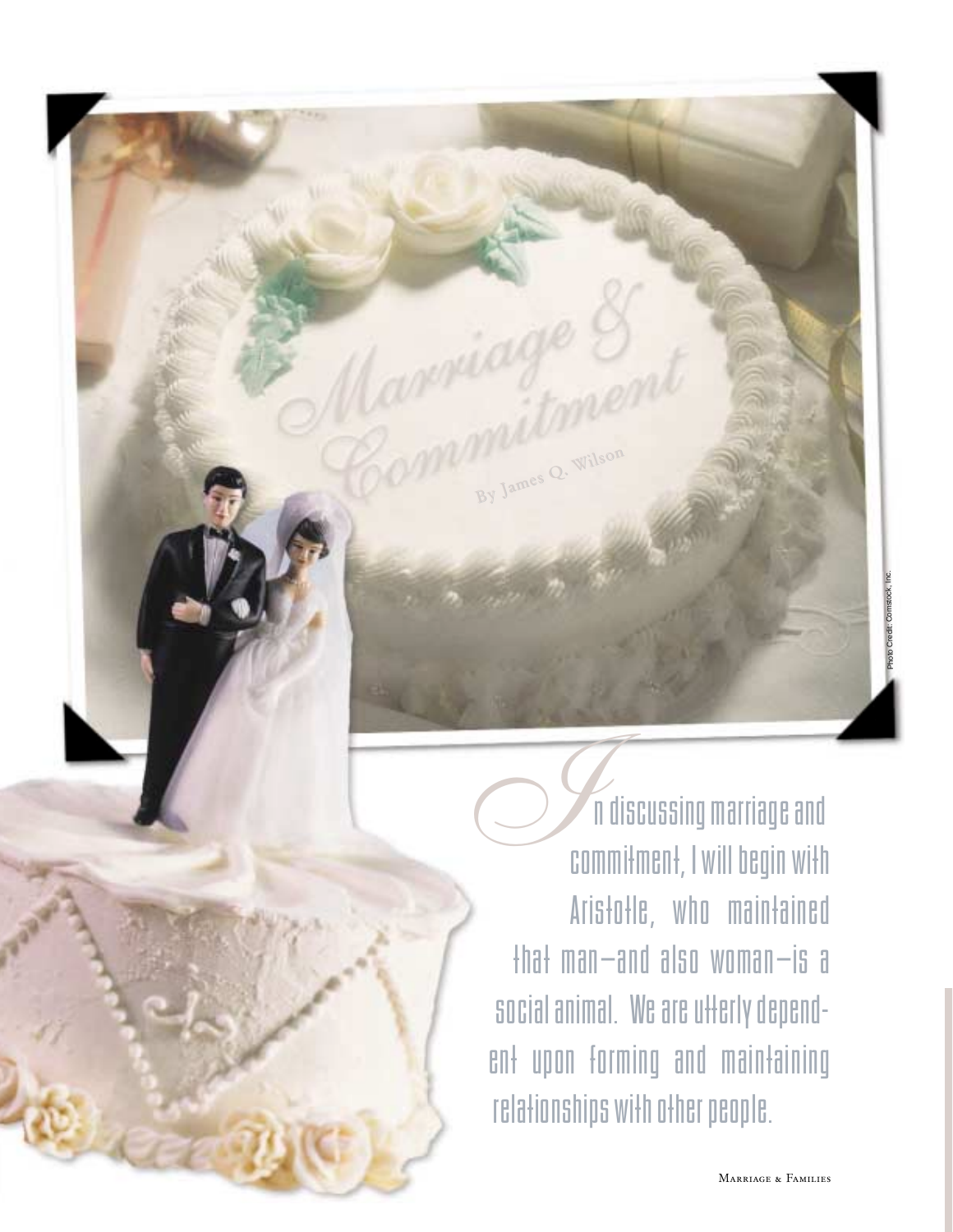A person who has always been truly alone winds up being emotionally dead. Of all of the relationships into which people enter, the family is the most important one. We are raised by parents, confronted by siblings, and introduced to peers through our familial roots.

Gordon B. Hinckley, president of The Church of Jesus Christ of Latter-day Saints, has written, "There is no environment more conducive to the development and enactment of virtue than the family." And he goes on to quote a wise man who said, "No success in life can compensate for failure in the home." I agree with him completely. The best evidence for the centrality of the family is all about us. We care more about our children than the children of others. We run greater risks to help one of our threatened children or one of our threatened parents than we do to help someone else's. When we go home, we expect to be taken in. Indeed, one person said, "The definition of home is where, if you go there, they have to take you in." On the sidelines during football games, the players wave at the television camera and say, "Hi Mom!"

Some countries, and some people in every country, recognize the importance of social commitments, but hope to

maintain them without what they regard as the inconvenience of marriage. They hope to obtain these advantages, in short, from non-family sources. In Sweden, public officials have made it clear that the laws of that country should give no advantage whatsoever to marriage in relation to other forms of union between men and women, or between men and men or women and women. In France, a law is now in force that allows a willing couple to appear before a clerk and, simply by signing a piece of paper, enter into a union, which, if they later choose to end it, can be undone without any divorce proceedings.1 A very liberal American law school professor has urged "that marriage should be abolished as a legal category," and be replaced by an arrangement in which society will pay for children to be raised by professional caretakers.<sup>2</sup> Her views were matched by those of a conservative federal judge, Richard Posner, who argued that conventional marriages foster what he called "puritanical attitudes," and went on to propose that America adopt the Swedish system of favoring cohabitation over marriage, because cohabitation would avoid the fostering of such puritanical attitudes.<sup>3</sup>

To see what is wrong with these views, whether expressed

by the political left or the political right, shift the analogy away from marriage and toward a business enterprise. Suppose that two people decide to make and sell bread. They can do so by having an oral agreement, or they can enter into an enforceable contract. If they rely on an oral agreement, when one or the other becomes bored or greedy or distrustful, that person can walk away from the arrangement with whatever that person can carry. But if they insist on a written and enforceable contract, ending the partnership will require the agreement of the other party and the approval of the law. As a result of the power of contracts, marriages and business both use them.

The analogy also extends to those who live together. Men and women who cohabit have only a weak incentive to share their resources and to put up with the inevitable emotional bumps and grinds that accompany a married life. In this country, at least, the data show that among cohabiting couples, each member of the couple tends to keep a separate bank account. This means that they keep their personal wealth apart and do not share it. When two members of a cohabiting couple have unequal incomes, they are much more likely to split apart than when

## "The definition of home is where, "The definition of home is where, if you go there, they have to take you in."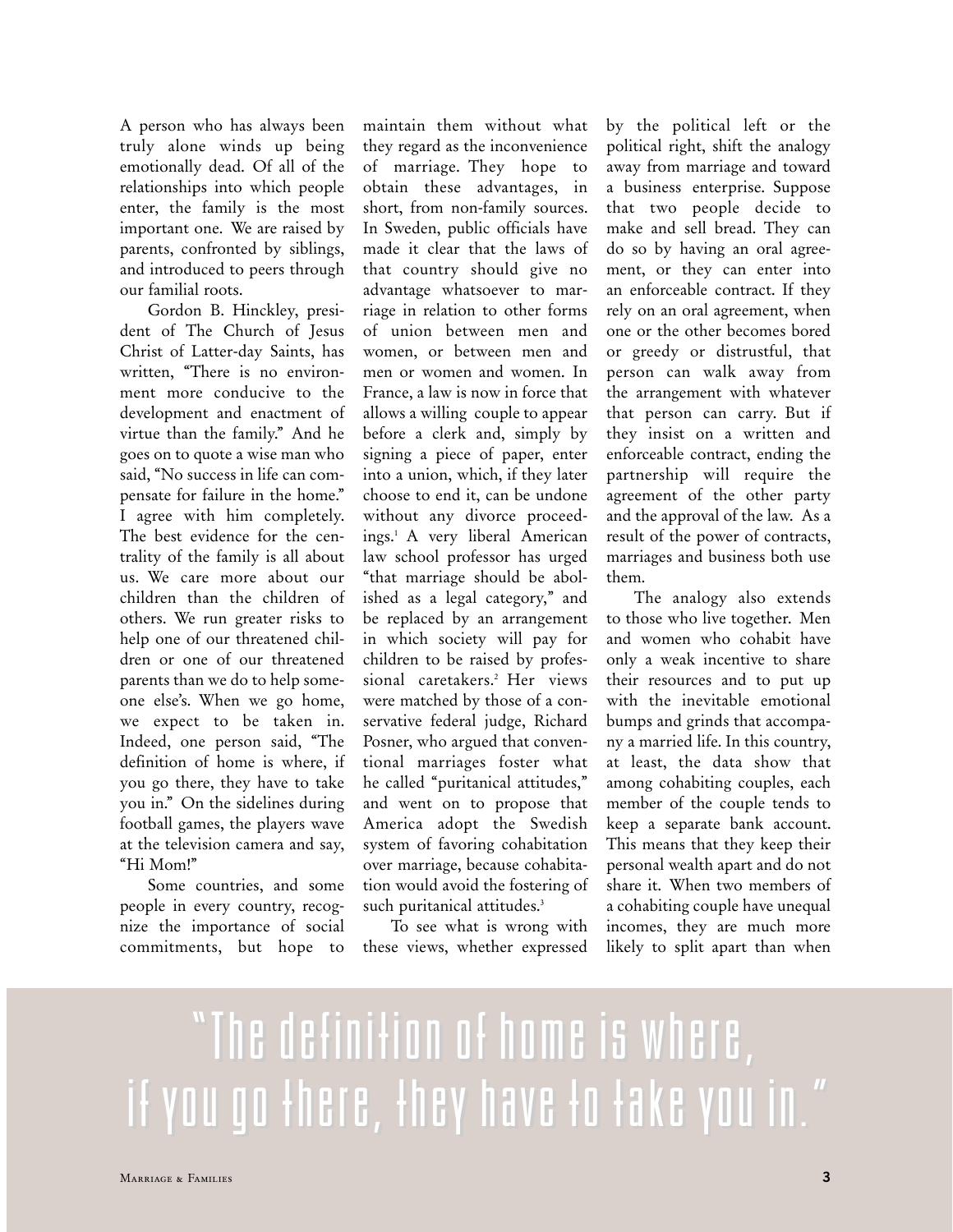a married couple has unequal incomes, or, as is the case with many married couples, where one has no income at all.4

In a marriage, we share both our feelings and our wealth, and we know that because we share our love, we share a dependency one with the other. Conversely, cohabitation merely means "living together," or the phrase I was taught in the 1940s when I was growing up, "shacking up." Marriage means making an investment in another person.

The difference between marriage and cohabitation is that marriage follows a public, legally-recognized ceremony in which each person swears before friends and family and witnesses to love, honor, and cherish the other person until death does them part. Cohabitation merely means sharing a bed.

Of course, many marriages in this country end in divorce, and divorce has become very easy to arrange in most states. But even in this era of no-fault divorces, ending a marriage must still be done before a magistrate and that magistrate will allocate the goods and services the couple has in common, distributing in accordance with some formula, such as the best interest of the child or who seems to be least at fault.

Couples who cohabit before they marry in this country are much more likely to end the marriage, should it follow this cohabitation, with divorce. If a family enters into marriage without having cohabitated in advance, they are much less likely to end their marriage in divorce.<sup>5</sup> Now, cohabitation may have no harmful effects on some people, as people come in a variety of styles and flavors. But, on the whole, cohabitation is a risky idea.

Cohabiting couples, compared to married ones, experience more cases of physical abuse, are more likely to be murdered, are more likely to be sexually unfaithful, and are more likely to be poor. Children living with cohabiting as opposed to married parents are much more likely to witness their parents' partnership end. The children are much more likely to have emotional and behavioral problems, and they are much more likely to be poor.<sup>6</sup>

Now, that is a dramatic picture, which much be qualified by an important fact. Some of the disadvantages of cohabitation that I have just recited result from the fact that, in the United States at least and perhaps in other countries as well, men and women who live together without being married are more likely to be poor and erratic even before they join together. And so some of the effects that I have ascribed to cohabitation may in fact be the result of two people who are ill-equipped either for cohabitation or for marriage.

In the United States, for example, 60 percent of high school dropouts have cohabitated, compared to only half that proportion of college graduates. But in other countries, especially in Scandinavia, cohabitation has become a common way for men and women from upper-middle class backgrounds and highlyeducated circumstances to live together. They have, in growing numbers, rejected marriage. Because of these differences, American cohabiting couples are poorer than those you find in Denmark, Finland, or Sweden. And so the grim news I have mentioned about cohabitation may, to some degree as yet unknown, be ascribed to the fact that these people were different before they shared a room.

But the effect in this country must be becoming less important. Every year, we have fewer and fewer poor people, and every year we have more and more cohabiting couples. In 2002, there were five million cohabiting couples, up from half a million 30 years earlier. Even though we have fewer poor people and more cohabiting ones, the tendency I suggest that is implied by these data is that a higher and higher fraction of cohabiting couples have problems because of the fact they are cohabiting and not simply because they enter that relationship with prior disadvantages.

The deleterious effects of cohabitation, whatever they may be, are lost on many young people in America. In a survey, six out of ten high school seniors think it is usually a good idea for a couple to live together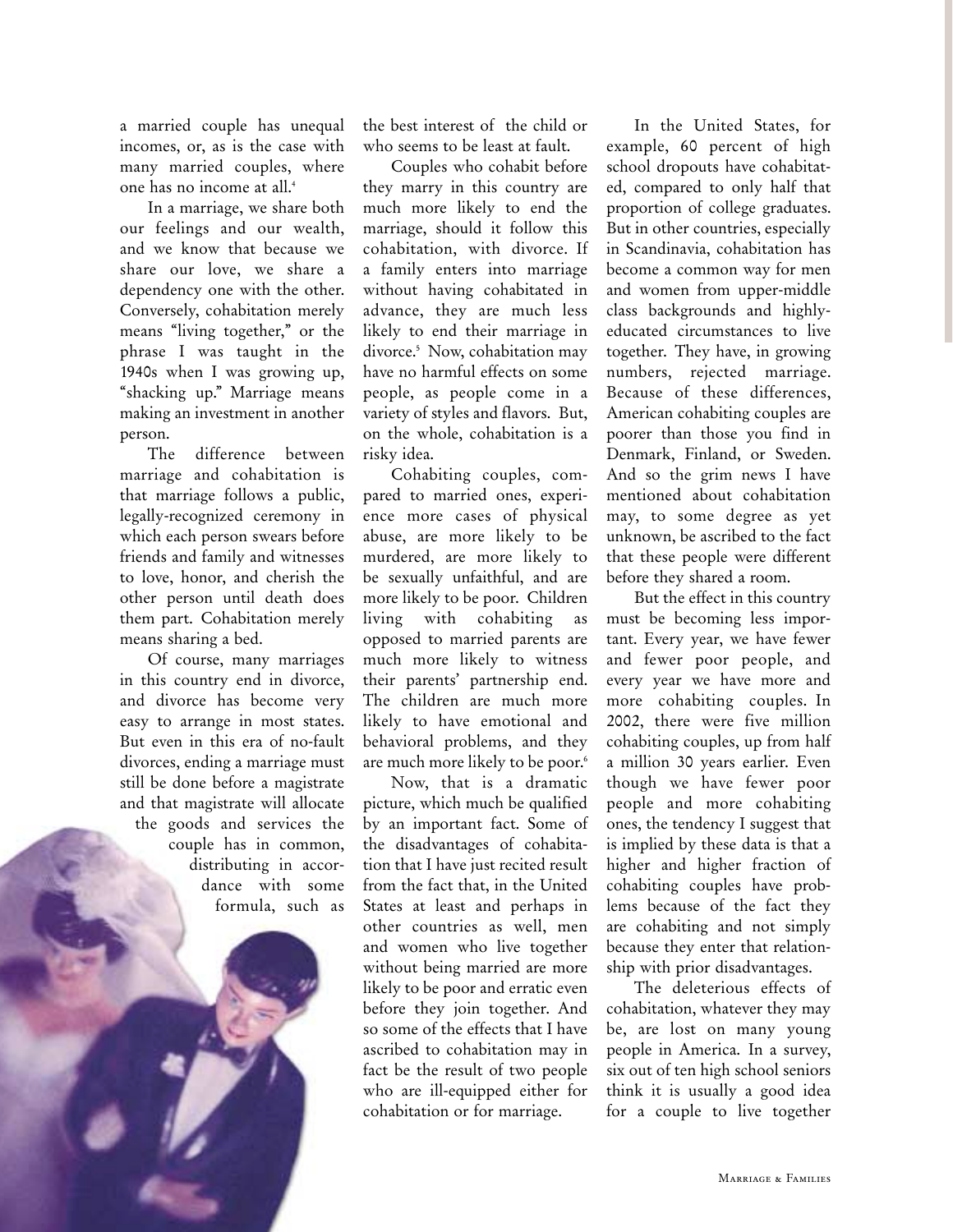## In a survey, six out of ten high school seniors think it is usually a good idea for a couple to liv a good idea for a couple to live  $f$ oge $f$ her before ge $f$  $f$ ing married...

before getting married because by cohabiting they can find out whether they really get along, despite significant evidence to the contrary.<sup>7</sup> In 1985, about half of all Americans said there is no reason why single women shouldn't have children. In that same poll, Americans were asked whether it was acceptable if their daughter had a child outside of wedlock. Now, only one out of eight respondents agreed. Apparently, half of us think it's okay for other people's daughters to have children out of wedlock, but far fewer of us think it's okay for our daughters to do the same.<sup>8</sup>

Barbara Dafoe Whitehead put it this way: "Cohabitation is not to marriage what spring training is to baseball."9 This tension between our libertarian views about other people and our conventional views about ourselves has made it very hard for people in this country to think seriously about marriage. Almost everyone in this country, when polled, thinks that marriage, in general, is a good idea. They look forward to the possibility of being married. They think, on the whole, that marriage is good for people.

But one-fourth of all children, and over half of all African-American children, are now being raised in single-parent families. There is

one large exception to this dramatic increase in the children being raised by unwed mothers. Of Americans who attend church weekly, only one-fourth said that it is morally acceptable to have a child out of wedlock. Among people who seldom or never attend church, nearly three-fourths have the view that it is acceptable to have a child out of wedlock.

The problem of singleparent families is well-known. It is much greater, I think, than the problem of cohabitation. The best research that has been done shows that after controlling for income, growing up with a single head of family—typically a female head of family (you will notice men rarely head families when there is not a wife with them)—makes things worse for the child. Sara McLanahan of Princeton University, and her colleague Gary Sandefur, published a book a few years ago for the Harvard University Press



called *Single Parent Children*, which examined in detail the results of five major longitudinal studies that had been conducted in this country of how people grow up.10 These are the five most important studies we now have. And in doing so, they concluded that both poverty and being raised in a single-parent family create costs for the child.

After controlling for income, they found that about half the harmful effects that children experience result from growing up in a single-parent family, and that is true of all American ethnic groups.<sup>11</sup> After holding income constant, boys in fatherabsent families were twice as likely as those in two-parent families to go to jail.<sup>12</sup> Girls in father-absent families were twice as likely as those in married families to have an out-ofwedlock birth.

What all of this means for society is easily seen in the streets of our largest cities,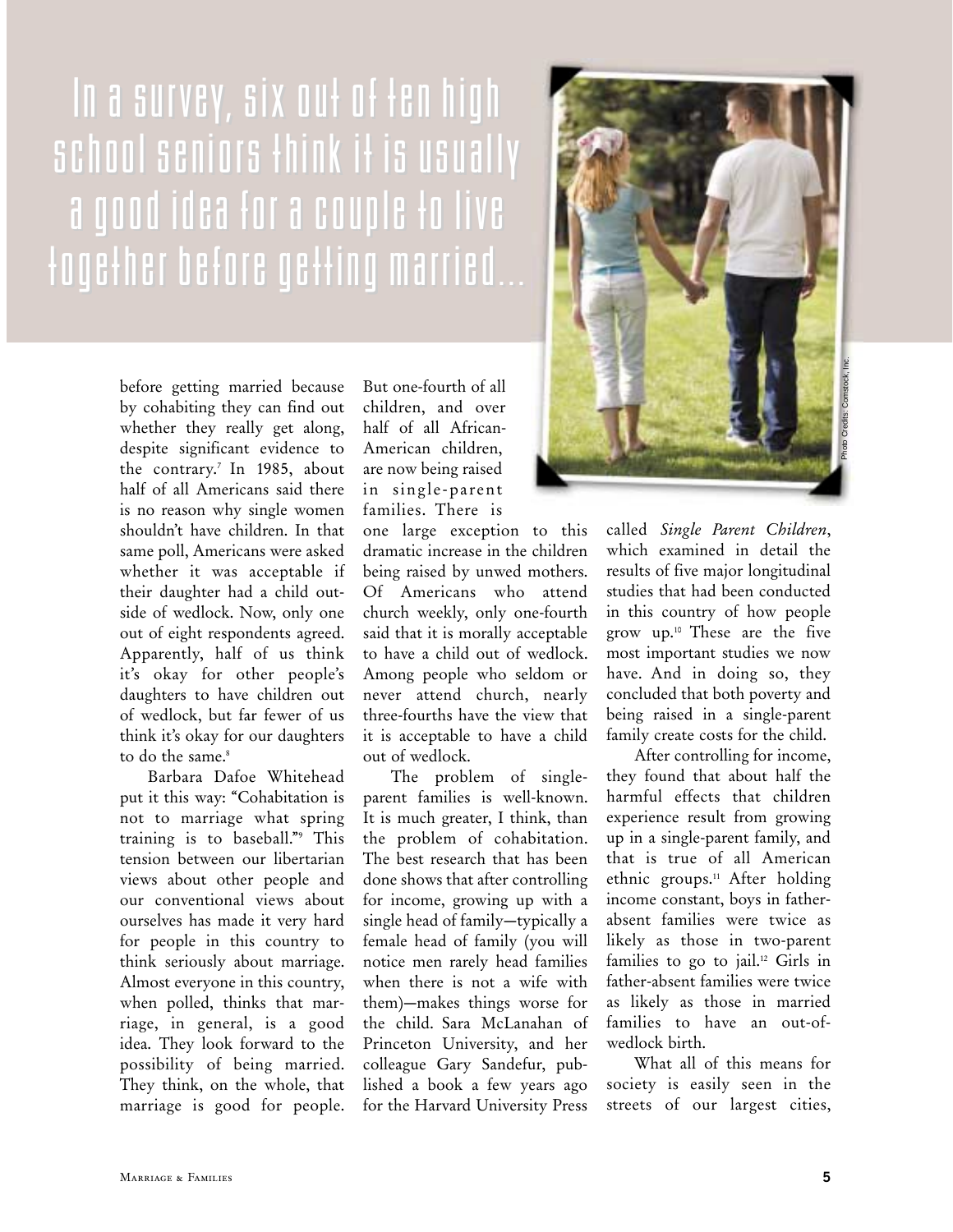where gangs patrol the roads and commit a disproportionate share of the rapes, assaults, robberies, and murders that our cities experience. And the people in these gangs are people who have turned to gangs in part because they have no fathers, and in a gang they can find what they most need as a young man on the streets of the big city, namely self-defense. We think often of the police as being the principal guarantor of defense in our cities, but that's not quite true. To use a football analogy, the police are the linebackers. The defensive line consists of fathers; and, absent fathers, the police cannot manage this task alone.

We have discovered through analysis of data that there is only a very weak link between unemployment rates and crime rates in this country. There is a small link, but it's so small that it is a virtually a rounding error in the calculations. But my observation is that being from a fatherabsent family has a profound link on crime, and the data I am aware of support this generalization very strongly. If you're not in the labor force, if you are living in a gang, or have

no father, you are almost certain to commit a crime. Boys in single-parent families are more likely to be idle than be in school, or to be unemployed. They are

more likely to drop out of high school. And these differences are as great for white families as they are for African-American and Hispanic ones. And they're as great for children from relatively well-to-do families as they are for children from disadvantaged families. These problems are not limited to the United States. What we are seeing in the world today, at least in all of the Western world, is, to put it bluntly, the marriage problem. There has been a dramatic increase in the last 40 years in the proportion of children who are born out of wedlock, not only in the United States, but in Canada and most of Europe.

Now, some of this increase that we noticed abroad may be explained by families who live together as cohabiting couples rather than as married couples, and act as if they were truly married. And, although we're not certain yet, these cohabiting parents may act much like married ones and devote themselves to child care. But we also know that there has also been, in Europe and in Canada, a dramatic increase in the proportion of children who are living without fathers at all. So we know the problem they face is not simply whatever problems may be attributed to cohabitation, they are problems that arise because of the non-existence of marriage and the absence of fathers.

In Canada and

Credit: Comstock, Inc. Photo Credit: Comstock, Inc.

in most of Europe, there has been a sharp increase in the proportion of children living in single-parent families. In 1960, only one out of every 10 children in Canada, France, Germany, Sweden, and Great Britain lived with a single parent. Twenty-eight years later, that proportion had doubled.

There are several possible explanations for these transformations. One is that women have entered the workforce, and by becoming economically more independent, they can survive, and in some cases do rather well, with a child and without a husband. These are the "Murphy Brown" mothers about which we once heard so much, but they are relatively rare. Only about four percent of white, unmarried mothers are college graduates. The great majority of unmarried parents have either not finished high school or completed only their high school degrees.

The second possible explanation is the relationship between the number of women and the number of men in society. When women outnumber men, as they do in the United States and in many other countries, they face tougher statistical odds against getting married. The more women there are in proportion to the number of men of equivalent age affects profoundly the rate of illegitimacy and the prospects for being married. When the sex ratio is high—meaning there are more single women than available men—it is harder for women to find a husband, and states in this country with a high sex ratio have produced abnormally high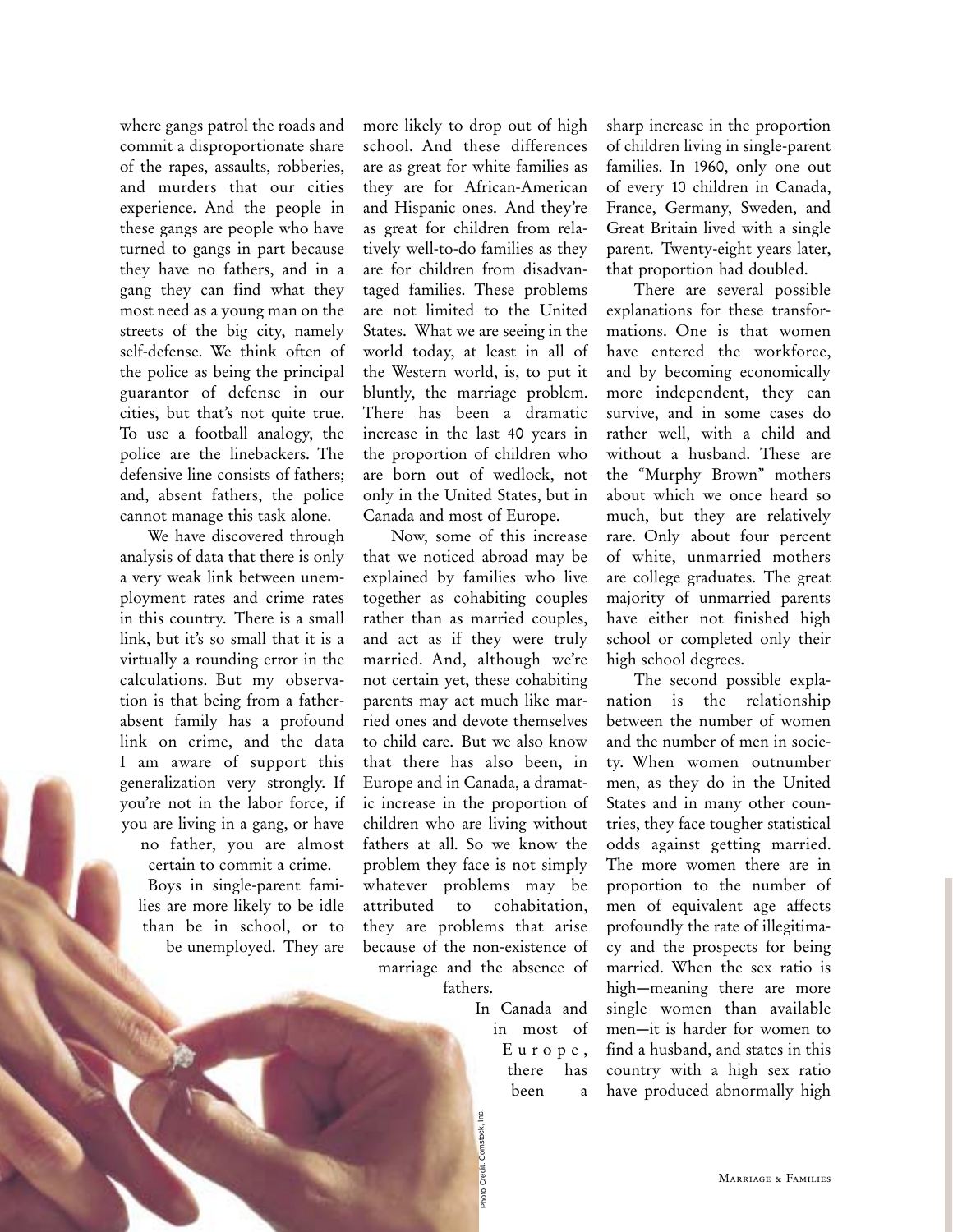death rates of poor young men and a high percentage of men in prison. If you send a lot of men to prison, and if they die of murder or automobile accidents while young, even if there is not a war, we will have more women than there are men. And the older these women get, the harder it will be for them to find a husband. The best time to find a husband or wife is when you are in college, which is what I did. It was one of the smartest decisions I ever made. The older you get, the harder it is to find somebody with whom you are likely to live.

The third reason for the increase in single-parent families in this country is the welfare system. The welfare system was created in 1935 to support women who did not have a husband, largely because the husband had been killed in a war or had died in a mining or industrial accident. And so these welfare payments went to unmarried women. And there was a rule in most states that the woman had to be morally suitable, which meant that she could not share her living arrangements with a man to

whom she was not married. But after the Great Depression and the Second World War, the rules changed; and, as a result, the welfare system unintentionally began to encourage women to have children without getting married in the first place. So instead of welfare payments supporting widows, welfare payments began to support teenage brides.

For 20 years after this phenomenon became evident, scholars examining it said the regulations had no effect on the prospects of a woman having a child out of wedlock. But today good research by economists and sociologists has shown that if you look at low-income women and assess their access to welfare, the availability of welfare increases the probability that they will have a child out of wedlock.13 Welfare reform is in the air, but, as I will point out, it has done next to nothing to solve this problem.

A fourth reason, and to me the most important one, is that having children out of wedlock or cohabiting with a person to whom you are not married has lost its stigma. We no longer

regard, in most quarters of this country, such behavior as shameful. I spend a lot of time in *The Marriage Problem* trying to sort out the reasons why shame has disappeared and stigma has lost its sting.<sup>14</sup>

In the past, this shame was focused on the child, and this may strike you as unfair. The child certainly is not to blame, so why stigmatize the child? Well, this was a way not of trying to stigmatize the child, but of stigmatizing the parents who were responsible for the birth of the child. There have been studies of children born out of wedlock that have been going on in England since the first data were available in the 16th century. (To be clear, I'm not talking about children born to women who were pregnant before they were married. That was quite common in England, it was common in the United States, it was common in Europe. Indeed, in England from its earliest history on, about one third of all the children born in England were born less than nine months after the wedding of the mother and the father.)

...a higher and higher fraction of cohabiting ...a higher and higher fraction of cohabiting couples have problems because of the fact they are cohabiting and not simply because they enter that relationship with prior disadvantages.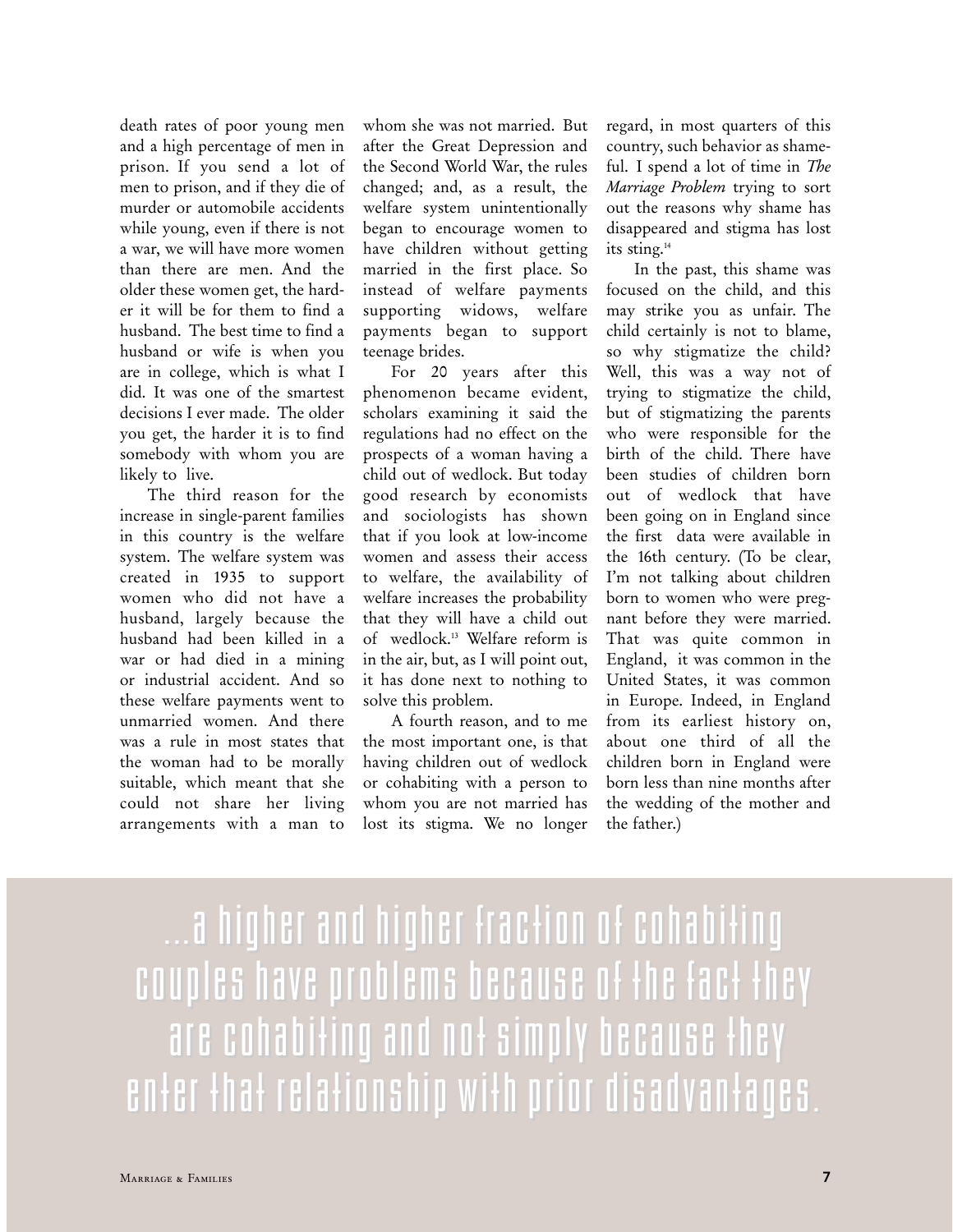But children who were born to parents who were unmarried faced very severe risks. Those born out of wedlock could not inherit property, and there were no welfare payments to support them. The reality was that if a child were abandoned by its parents, the child would die unless it was taken in by a kindly relative or neighbor. Happily, there were many kindly aunts and neighbors who took them in, but as a consequence of the shame that was visited on the child, the out of wedlock birthrate in England remained remarkably low. Until the beginning of the 18th century, the proportion of all births that were out of wedlock was about 4 percent or less in most English counties. In the 19th century it crept up, but only to abut 5 percent. By the 1970s it was over 8 percent. Today it is 30 percent. That increase came about because the state abandoned the penalties it once enforced on persons, because it developed programs to support parents who had children born out of

wedlock, and because it decided that one should no longer regard this action as shameful.

You can see a similar change in the United States if you read carefully the opinions written by the United State Supreme Court. In the late 19th century, just to cite two cases, the Supreme Court spoke of marriage as a "sacred obligation" or a "holy estate." And one Supreme Court opinion said that marriage was the source of civilization itself. By 1972, only three-quarters of a century after these remarks had passed from the hands of the justices, the court had abandoned any reference to sacred obligations or holy estates, and said instead that marriage is "an association of two individuals, each with a separate emotional and intellectual makeup." Marriage was once a sacrament, then it became a sacred obligation, and now it is simply a private contract. And for many people, alas, it is not even a contract.

Friedrich Nietzsche would not have been surprised by all this. He predicted that the family would "be ground into a random collection of individuals bound together by the common pursuit of selfish ends." John Stuart Mill may or may not have been surprised, but he certainly would have been pleased. He long argued the marriage should be a private, bargainedfor arrangement in which the state should play as small a role as possible.15

But many women who have gone through this experience have discovered that what Nietzsche predicted and what Mill approved of has been for them a disaster. They may prefer cohabitation, they may shun marriage, they may regard marriage as a trivial inconvenience, but then they discover that cohabitation will not last. And their children will be disadvantaged. Or they may marry, but they will quickly discover that husbands often want new trophy wives and, in order to get them, will find it easy to end the marriage on the basis of a nofault divorce law. And when the

...out of commitment arises the ...out of commitment arises the human character that will guide human character that will guide the footsteps of people navigating the fantalizing opportunities that freedom offers.

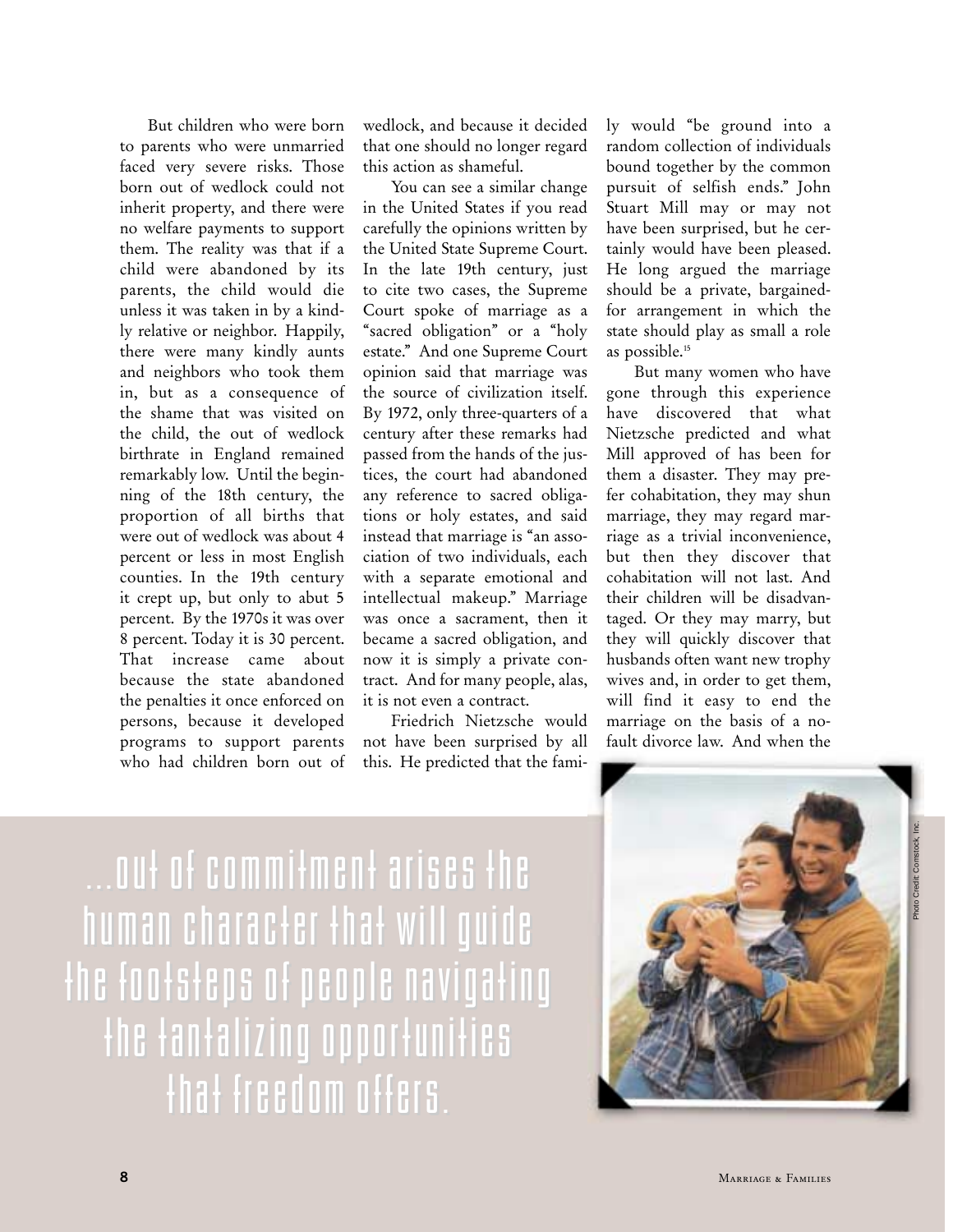marriage does end, the women typically discover that, though the courts try to be fair in the allocation of accumulated resources, they will typically be left with too little money with which to support themselves and their children.

Human character arises out of the commitment people make to one another, and marriage is the supreme form of that commitment. When we make marriage less important, we make character less likely. Married people are happier, wealthier, and sexually more satisfied than are unmarried persons or those cohabiting, even controlling for income and education. Married people and their children are less likely to commit crimes.

The problems our society and any society faces is the need to reconcile personal freedom, which we all value, with character. The reconciliation is not impossible in principle. There are many who have struck an appropriate balance between freedom and character, and have found that this balance produces a life that is much more rewarding than either the blind pursuit of freedom or the slavish admiration of character.

For the good life, mere freedom alone is not sufficient. It must work with and support commitment, for out of commitment arises the human character that will guide the footsteps of people navigating the tantalizing opportunities that freedom offers. Freedom and character, again, are not incompatible, but keeping them in balance is a profound challenge for any

culture, and it is a challenge that this culture and the culture of most of Western Europe are now failing to achieve.

There are some small signs that our culture may be regaining its bearings. The crime rate has dropped dramatically, for reasons that have nothing to do with economic cycles. Crimes rates started falling around 1981, and their decline has been fairly consistent since then, both in good economic times and in bad ones. The sharp increase in the percentage of children living with a single parent that began around 1960 has leveled off, and it was about the same in 2003 that it was 13 years earlier. The abortion rate among women under the age of 20 has fallen since 1985, and is about the same today as it was when Roe vs. Wade was enacted in 1973. The rate at which children are born to teenaged mothers has declined since 1991, the year at which it hit its peak in this country. In 2000, teenage pregnancy rates for girls ages 15 to 19 were about one-fourth lower than they had been in 1991. Some of this reduction may well result not simply from regaining our cultural bearings, but from the increased use of contraceptive devices. We know that in 2002, the use of such devices had increased by one third since 1988.

Though there's been a decrease in teenage birth rates, an increase in the use of contraceptives, and a leveling off of the proportion of children living in single-parent families, this may be a sign of a culture regaining its bearings, or it may simply be

a modest and temporary gain. We don't know. I will not in my lifetime know the answer to the question of whether this is a permanent cultural shift. It may be the result simply of the exhaustion of potential victims. There are only a certain number of people who are at risk for all of these miseries, and if society afflicts them all, then the rate of increase will have reached its natural apogee, and it cannot statistically go any higher. We do not know what the answer is, but there are some reasons to think that perhaps we have begun to find a culture that has regained its bearings.

There is one additional effect of marriage that may please some and may displease others, but in the interest of intellectual honesty, I will report it. Married people are much more likely to vote for Republican candidates than are unmarried ones. And that is true even after controlling for age, sex, race, income, and education. Data analyzed by Democratic pollster Stanly Greenberg found that after controlling for every other demographic factor, unmarried people were 1.56 times more likely to vote for John Kerry than to vote for George W. Bush. I doubt that marriage itself explains this gap. Perhaps it is the likely result of the fact that married people are more likely to own a home, have a mortgage, pay property taxes, raise children, and worry about living in a good neighborhood. All of these things provide some support for the appeals that are made in red states.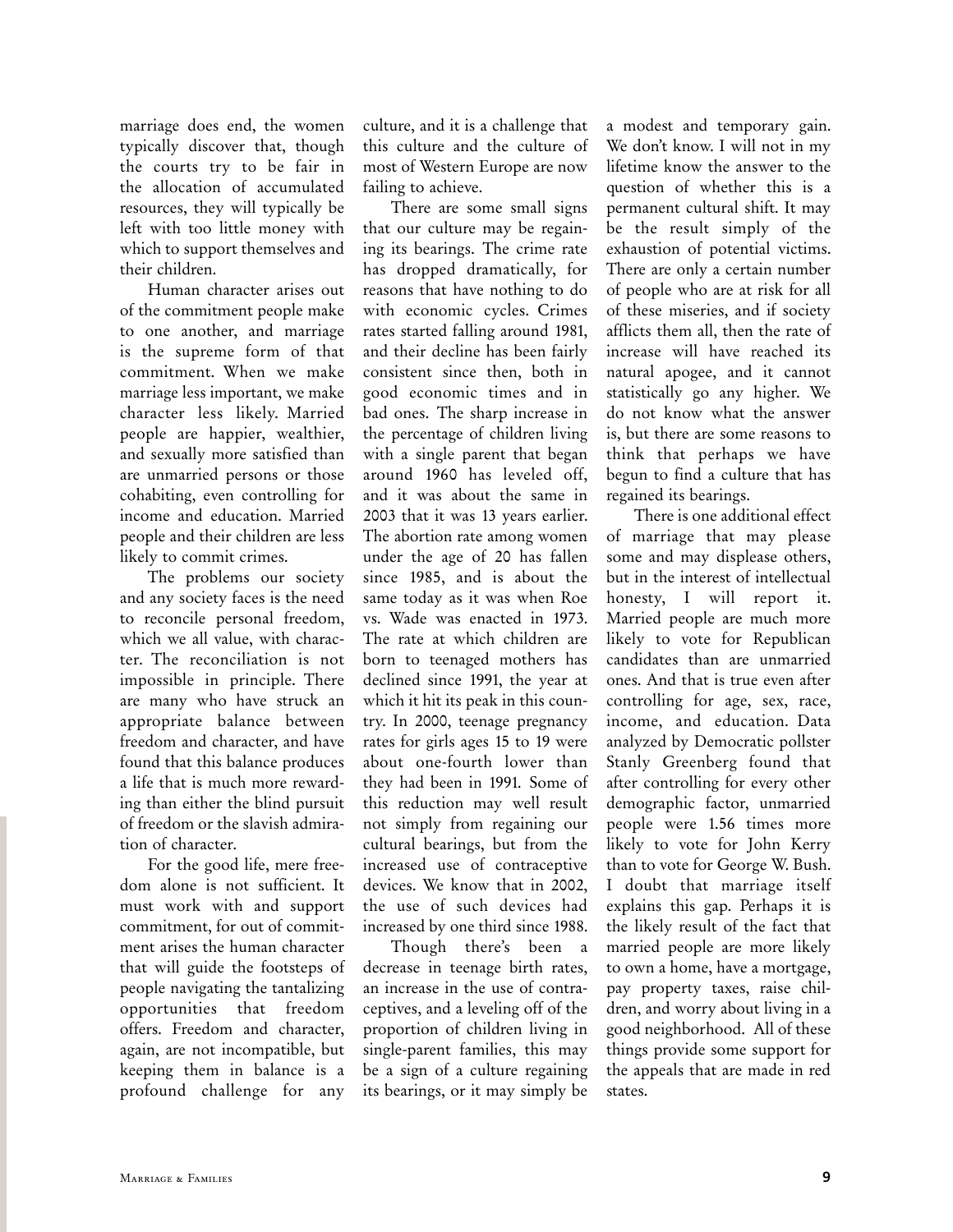Having recounted how bad things are, you might now expect that I will offer a solution. I will do no such thing. There is no magic bullet, there is no single strategy. There may not even be a collection of strategies that will deal with this problem. Some people want the government to step in and solve it. I recall the remarks of my own dear friend, former Senator Daniel Patrick Moynihan, shortly before he died. He said, "People who believe that the government can do something about this problem know more about the government than I do." We face a cultural transformation, and that cultural transformation has to be altered by ordinary people operating in small communities through voluntary associations and religious organizations to improve matters.

In the case of welfare, which confronted the fact now recognized by most scholars that the existence of welfare payments encourages unmarried women to have children out of wedlock, reform was enacted in 1996 designed to persuade women to seek work rather than welfare. And in most states in the Union, the changes made have been remarkably successful in that sense. Some states, such as Wisconsin, are more skillful than other states, but in virtually every state, the proportion of women eligible for welfare who have gone on welfare has gone down dramatically. But it has had no effect on the rate at which they produce out of wedlock children. And if you consider the issues involved in running a welfare agency or any government department, you can see why. You can urge your frontline employees to work with women who are seeking welfare payments. It's acceptable to persuade them to find jobs and to refer them to job training programs. You can give them lists of jobs for which they're qualified. If you do these things, your success in the bureaucratic welfare agency will become immediately evident. You will save money for the state, and you will act in accordance with public opinion that wants you to do this very thing.

But now imagine that you're running a welfare agency and you tell your frontline employees to increase marriage rates. Well, now it's a different matter. The effect, if you're successful, will not be measurable. For many years, it may not even be visible. You will not save the state any money, and you will not have public opinion strongly on your side. And so welfare reform has meant that though we have driven down the welfare rolls, we have confronted many children in this country with the following problem. First, you had no father. And now, because she is working every day, you have no mother either. And this throws a burden on the child care systems which I am not sure the child care systems are quite prepared to accept.

Indeed, there is a tendency in American politics, perhaps because of these contradictory forces, to shy away from any discussion of the marriage problem. I have long felt that the

president and others should use their offices as a bully pulpit to address these messages. And various presidents—Bill Clinton and George W. Bush among them—have done so. But these matters are easily set aside by things to which we react more ardently, such as an airplane crash. Once the Supreme Court struck down laws against homosexual conduct, many people became preoccupied with either encouraging or discouraging homosexual marriage. Whatever your views about homosexual marriage, were it adopted nationally, it could at the most affect 2 or 3 percent of the American population. Meanwhile, cohabitation, divorce, and single-parent families affect most of the people in this country. But it is not something about which we now talk.

I think the frontier for thinking and research in this area is to look at the many efforts that are being undertaken by private (in some cases governmental, and in some cases religious) organizations to solve the marriage problem. There are countless such efforts, such as the Marriage Savers Program, the Promise Seekers, and various school curricula that emphasize the advantages of marriage. The difficulty with these programs is that with only a handful of exceptions, they have never been evaluated, so we don't know whether they work. And the ones that have been evaluated have been evaluated only for three months in one case or a year in another. So we don't know whether they have long term effects. And a school for